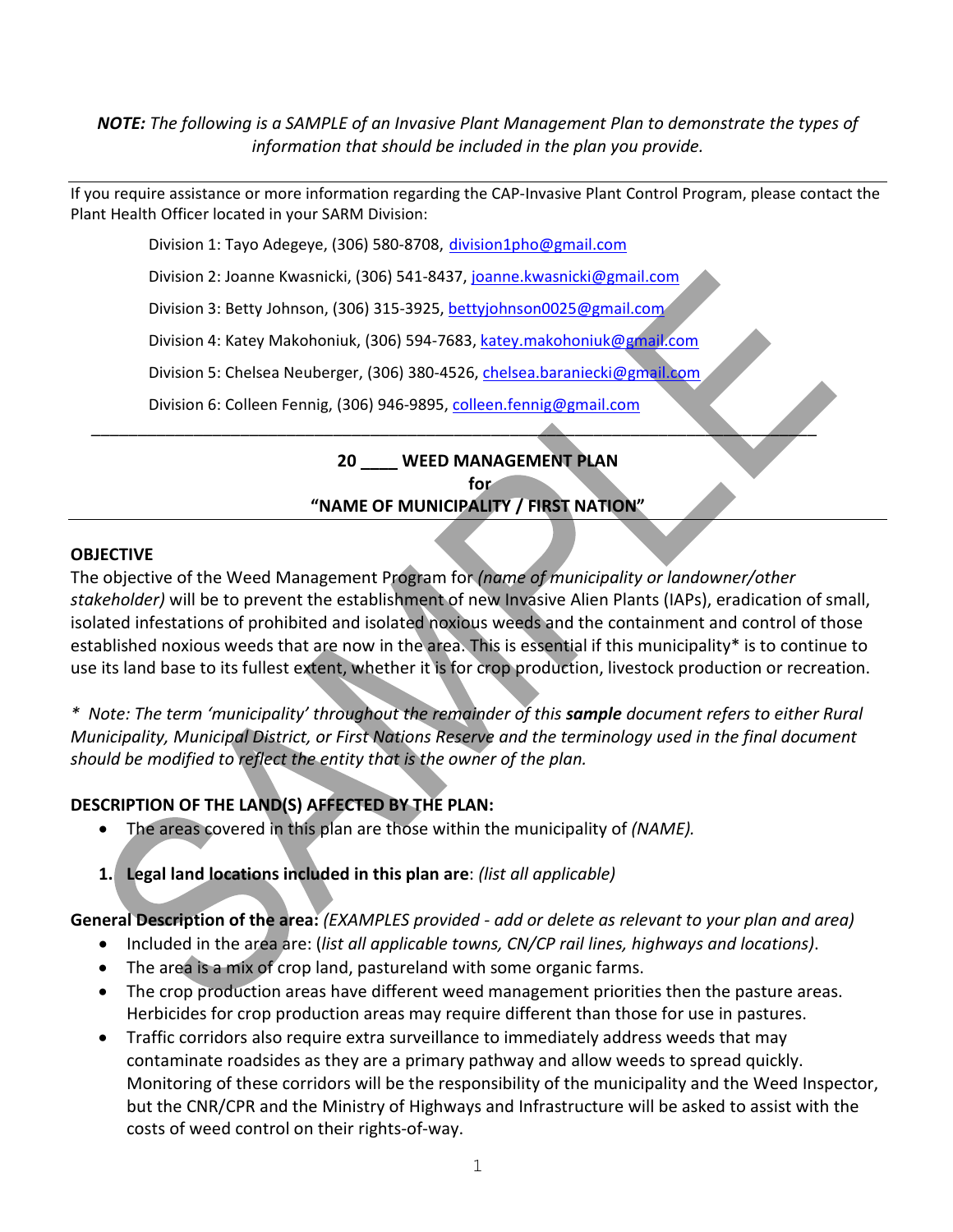• Farmers that are registered as organic producers must not lose their certification because of the off-target movement of herbicide during the spraying of weeds within or near their lands however, organic producers, are responsible for the creation of their own buffer zones to municipal right-ofways.

#### **WEED MANAGEMENT HISTORY/BACKGROUND**

*(EXAMPLES provided - add or delete as relevant to your plan and area):*

At present there is a fairly extensive common tansy control operation within the municipality. It involves GPS mapping and the use of the herbicide (Milestone/Clearview/Navius /Truvist, etc.), to give long term control. Common tansy if not controlled could, given time, completely infest the pastureland in the municipality. At present, no other weed has this potential, within this municipality. The municipality passed a policy concerning leafy spurge control – Resolution #91-2005, appendix A. Also, within our boundaries are very small infestations of yellow toadflax, Russian knapweed, and hoary alyssum. These weeds can be controlled or eradicated with the use of the appropriate herbicides.

#### **DESCRIPTION OF CURRENT INVASIVE ALIEN PLANT SPECIES IN THE AREA:**

Weed species of concern in this area are prioritized as follows – *(EXAMPLES provided - add or delete as relevant to your plan and area)*

**High Priority\*** – *Russian knapweed (isolated populations) Yellow Toadflax (isolated populations) Hoary alyssum (isolated populations)*

**Medium Priority** – *Common Tansy (more common)*

\* Note: According to the principals of 'Early Detection and Rapid Response' (EDRR) the weeds listed as the **highest priority should be the weeds the municipality has the fewest of** and weeds covering a larger area are a lower priority. EDRR assumes that resources are typically limiting and controlling rarer weeds is a more efficient use of time and money. Medium priority weeds can be addressed after high priority weeds are controlled.

*Sample text: Yellow toadflax is a high priority weed because it is only in isolated patches currently but can become a problem weed in seeded forage and hay fields and can be difficult to control or eradicate.*

*Hoary alyssum has been detected early and eradicated along highway # --, but because it occurs in the municipalities to the northwest of this municipality and moves along highway right of ways it must be scouted for on a regular basis and isolated plants eradicated as they appear.*

*Common tansy is a medium priority weed because it is more widespread in the municipality. It is also a potential danger to the productivity of pastureland in the municipality and may be toxic to livestock. Management of common tansy will be a long-term objective.*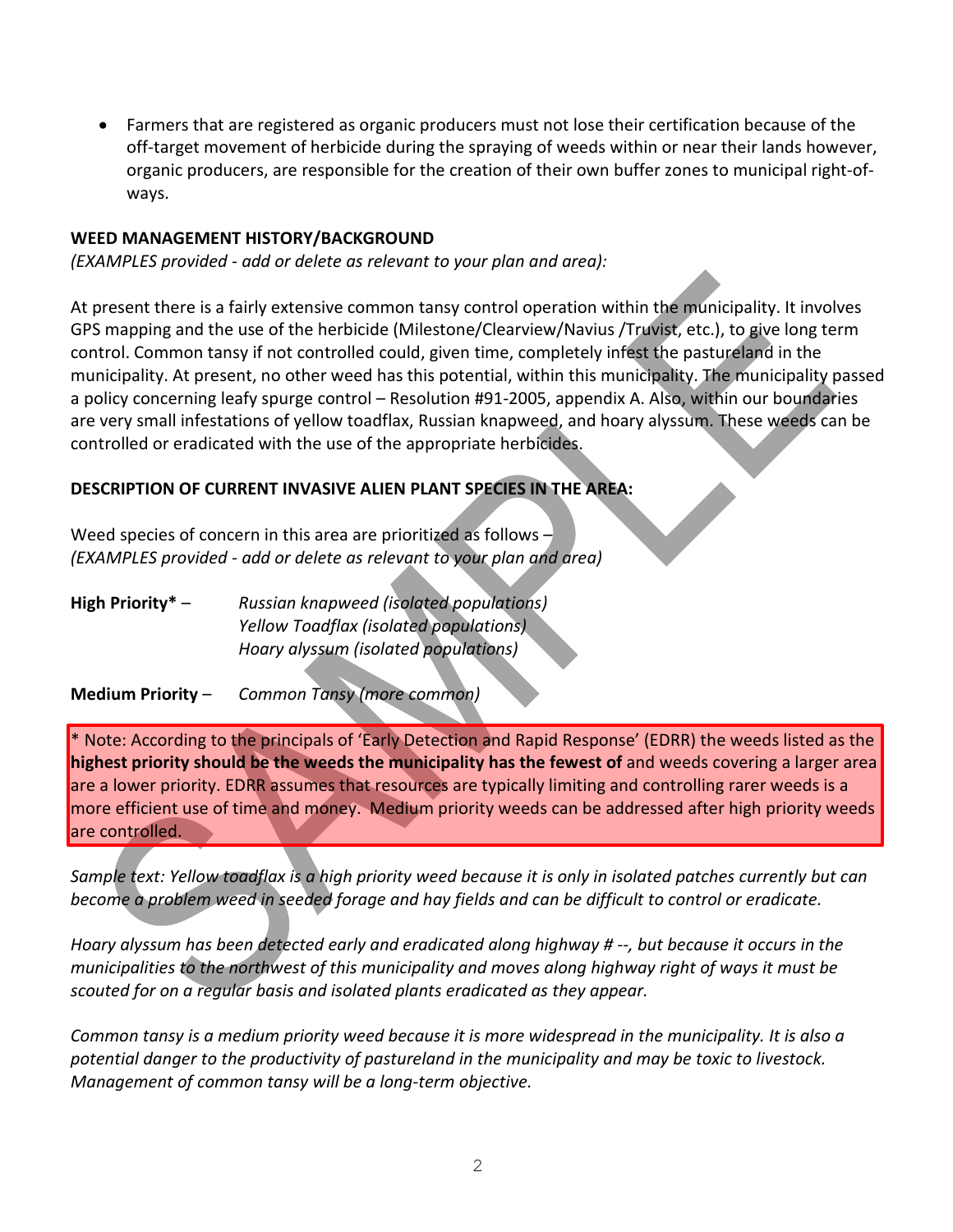### **BUDGET**

**Proposed budget for 20\_\_\_ Invasive Plant Management Activities:**

| <b>COST</b>                                | <b>BUDGET (\$)</b> |
|--------------------------------------------|--------------------|
| Labour                                     |                    |
| <b>Herbicides</b>                          |                    |
| Equipment (purchase or rental)             |                    |
| <b>Other</b>                               |                    |
| <b>Total Invasive Plant Control Budget</b> |                    |

#### **DESCRIPTION OF PLANNED CONTROL ACTIVITIES:**

#### **Control of High Priority weeds:** *(EXAMPLES provided - add or delete as relevant to your plan and area)*

- Also, within our boundaries are very small infestations of Russian knapweed, yellow toadflax, and hoary alyssum.
- These weeds can be eradicated with the use of registered herbicides.

## **Control of Medium Priority Weeds:** *(EXAMPLES provided - add or delete as relevant to your plan and area)*

- Common tansy is well established in areas along the river and there are also small infestations scattered around the municipality.
- Every effort must be made to eradicate the small isolated infestations by spraying with Navius and monitoring these sites every year.
	- o Milestone/Clearview/Navius /Truvist use near waterways could be controversial due to its long life in soil and tendency to move with water. Use of alternatives will be used in these sensitive areas.
- Larger infested areas must also be sprayed in an effort to isolate and control these sites.
- When biological agents are approved in Canada a biological control program will be undertaken where common tansy occupies large contiguous block or is not accessible for spraying.
- Where common tansy is found in forage fields or roadsides the municipality will work with landholders to restrict the cutting and movement of hay to prevent the spread of this weed.

## **Other Control Activities:** *(EXAMPLES provided - add or delete as relevant to your plan and area)*

- In order to prevent the introduction and establishment of new Prohibited or Noxious Weeds or other invasive plants, it is important for area residents be able to identify species of immediate concern and report them to the Weed Inspector so that they may be eradicated quickly with the use of herbicides or hand pulling.
- These sites must be documented, retained in a central file and closely monitored. In order to accomplish this, a public awareness program may be required. The municipality will use the internet record keeping database [imapinvasives.org](https://www.imapinvasives.org/) to document Prohibited and Noxious weed infestations and records of management activities including herbicide applications, biocontrol releases, manual efforts, tillage, etc.
- All noxious weed sites that are presently documented with GPS must be monitored as to the